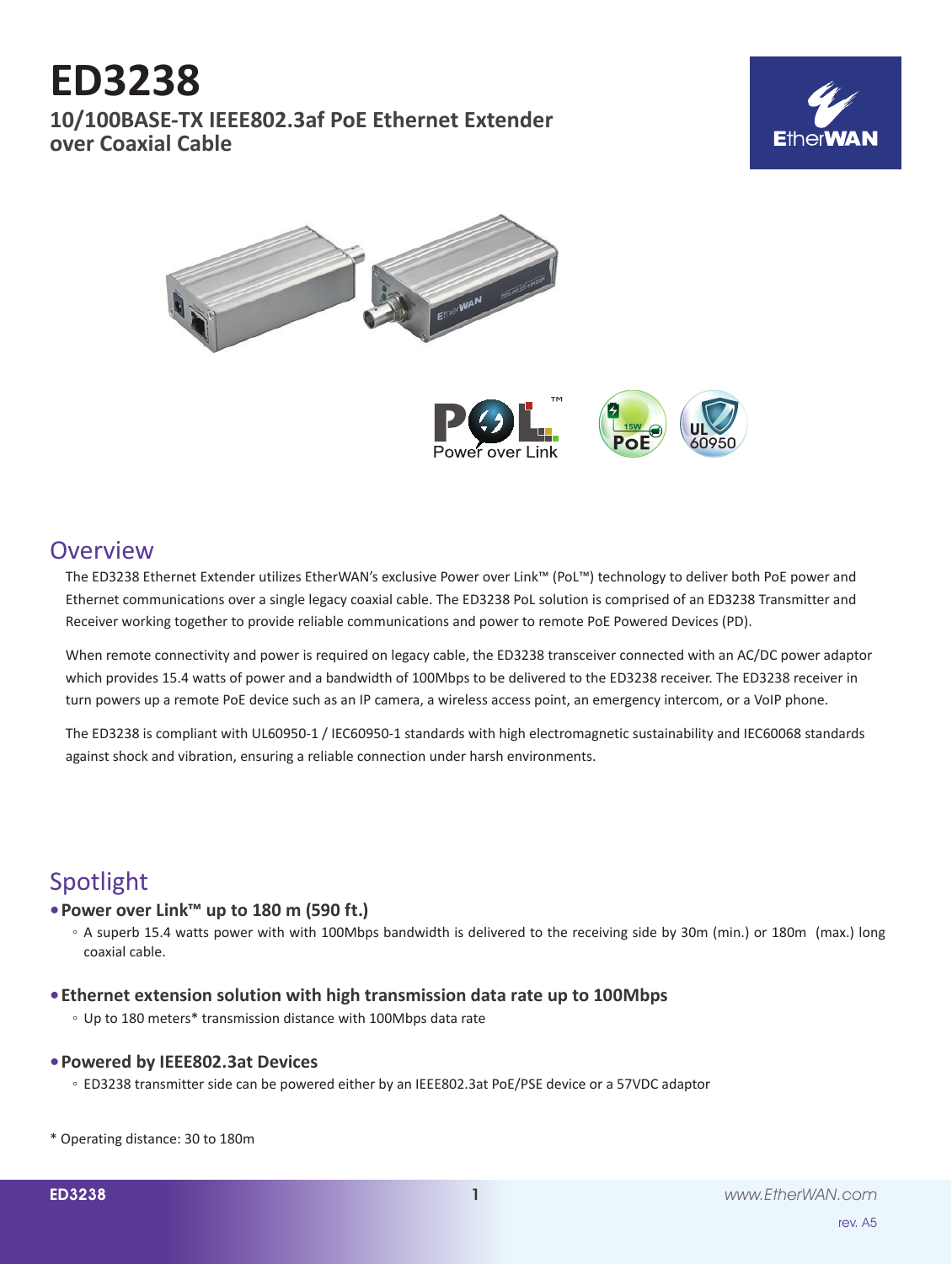# Hardware Specifications

### **Technology**

#### **Standards**

- • IEEE802.3 10BASE-T
- • IEEE802.3u 100BASE-TX
- • IEEE802.3af PoE/PSE

#### **Forward and Filtering Rate**

• 1,488,100pps for 1000Mbps

#### **Processing Type**

- IEEE802.3x Full-duplex flow control
- • Auto Negotiation
- • Auto MDI/MDIX

#### **Power**

- **Input**
- • DC Jack: 57VDC
- • ED3238T PoE/PD port: 50VDC to 57VDC

#### **Power Consumption**

- • Device: Max. 6W
- PoE power budget: 15.4W max.

(depending on power input)

#### **Input Voltage v.s. Output Power**

| DC Jack<br>Input<br><b>Voltage</b> | RG6/U<br>18AWG<br><b>CCS</b> | <b>ED3238R</b><br>PoE/PSE<br>Output<br>Power | <b>RG11</b><br>14AWG<br><b>CCS</b> | <b>ED3238R</b><br>PoE/PSE<br>Output<br>Power |
|------------------------------------|------------------------------|----------------------------------------------|------------------------------------|----------------------------------------------|
| 50VDC                              | 180 <sub>m</sub>             | 5.5W                                         | 250 <sub>m</sub>                   | 11W                                          |
| 51VDC                              | 180 <sub>m</sub>             | 7.0W                                         | 250 <sub>m</sub>                   | 13W                                          |
| 52VDC                              | 180 <sub>m</sub>             | 9.0W                                         | 250 <sub>m</sub>                   | 15W                                          |
| 52VDC                              | 180 <sub>m</sub>             | 10.5W                                        | 250 <sub>m</sub>                   | 16W                                          |
| 54VDC                              | 180 <sub>m</sub>             | 12.0W                                        | 250 <sub>m</sub>                   | 17W                                          |
| 55VDC                              | 180 <sub>m</sub>             | 14.0W                                        | 250 <sub>m</sub>                   | 17W                                          |
| 56VDC                              | 180 <sub>m</sub>             | 15.4W                                        | 250 <sub>m</sub>                   | 18 <sub>W</sub>                              |
| 57VDC                              | 180 <sub>m</sub>             | 15.4W                                        | 250 <sub>m</sub>                   | 18W                                          |

#### **Mechanical**

#### **Casing**

- • Aluminum Case
- • IP30

#### **Dimensions**

• 46mm (W) x 98mm (D) x 25mm (H) (1.81" (W) x 3.86" (D) x 0.98" (H))

#### **Weight**

• 0.1Kg (0.221 lbs.)

#### **Installation**

• Panel or Rack mounting

#### **Interface**

#### **Ethernet Port**

- • ED3238T/R: 1 x RJ-45 port
- • ED3238T/R: 1 x PoE/PD port
- • Speed: 10/100Mbps
- • Distance: 100 meters (328ft.)
- • Cable: 100BASE-TX: UTP CAT. 5 (4-pair wire)

#### **Ethernet Extender Port**

- Port: One 75Ω BNC Port (with F-type connector)
- • Cable: Coaxial Cable (5C2V / RG6/U)
- • Distance: 250m (820ft) RG11 AWG 14 CCS coaxial cable 180m (590ft) RG6/U AWG18 CCS coaxial cable 120m (394ft) RG59 coaxial cable

#### **LED Indicators**

- • Power: Power status
- LINK/ACT: Data transmission and power delivery
- • PoE: PD status

#### **Environment**

### **Operating Temperature**

• -10°C to 50°C (14°F to 113°F)

#### **Storage Temperature**

• -20°C to 70°C (-4°F to 158°F)

**Ambient Relative Humidity**

• 5% to 95% (non-condensing)

#### **Regulatory Approvals**

- **ISO**
- Manufactured in an ISO9001 facility
- **Safety**

#### **UL60950-1 and IEC60950-1**

**EMI CE**

**EN55022**

**EN55024**

- **EN61000-3-2**
- **EN61000-3-3**

**FCC Part 15B, Class A**

#### **VCCI**

#### **EMS**

- **EN61000-6-2**
- • EN61000-4-2 (ESD Standards)
- • EN61000-4-3 (Radiated RFI Standards)
- EN61000-4-4 (Burst Standards)
- EN61000-4-5 (Surge Standards)
- EN61000-4-6 (Induced RFI Standards)
- • EN61000-4-8 (Magnetic Field Standards)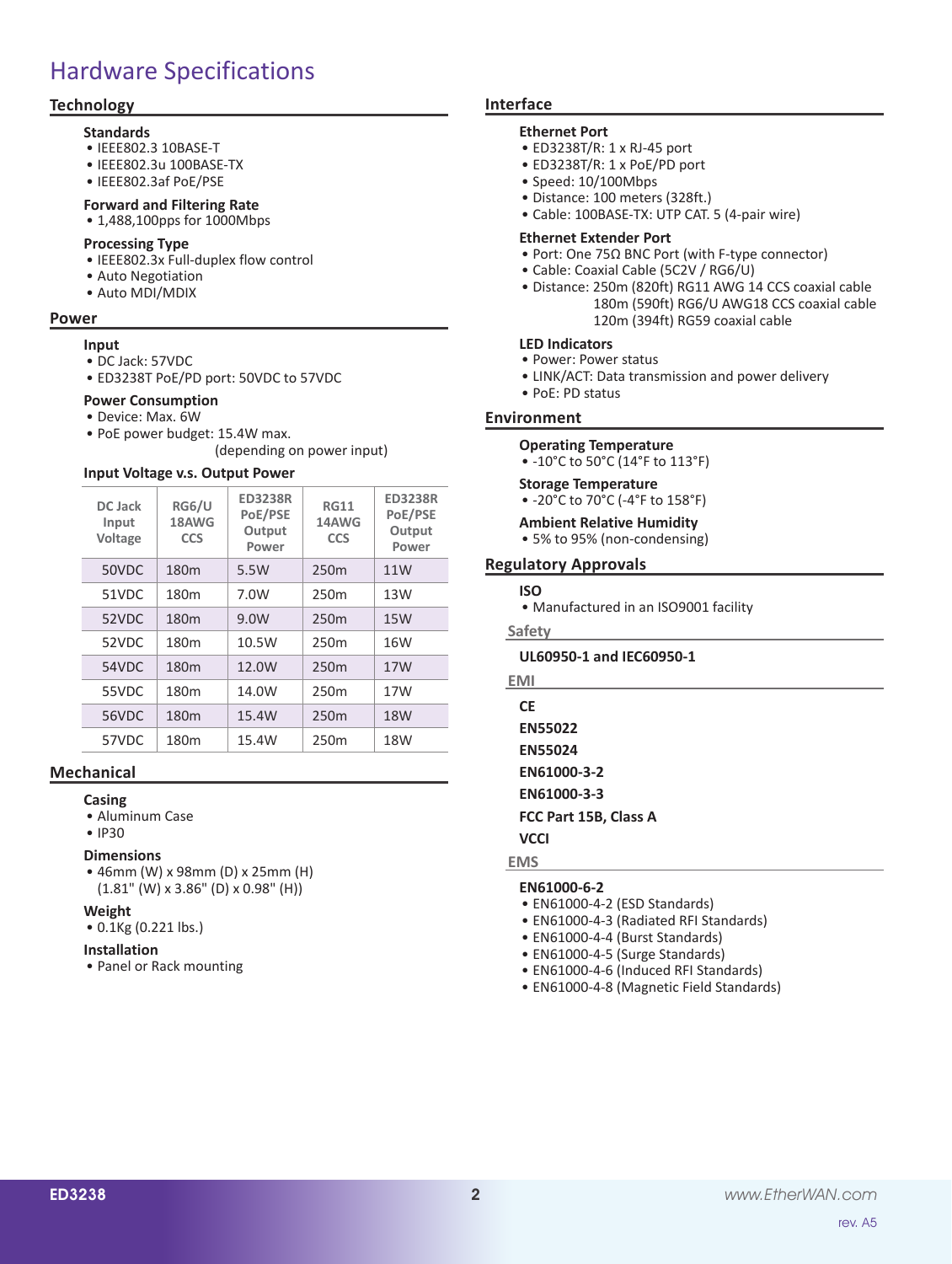# Dimensions



# Application Diagram



rev. A5